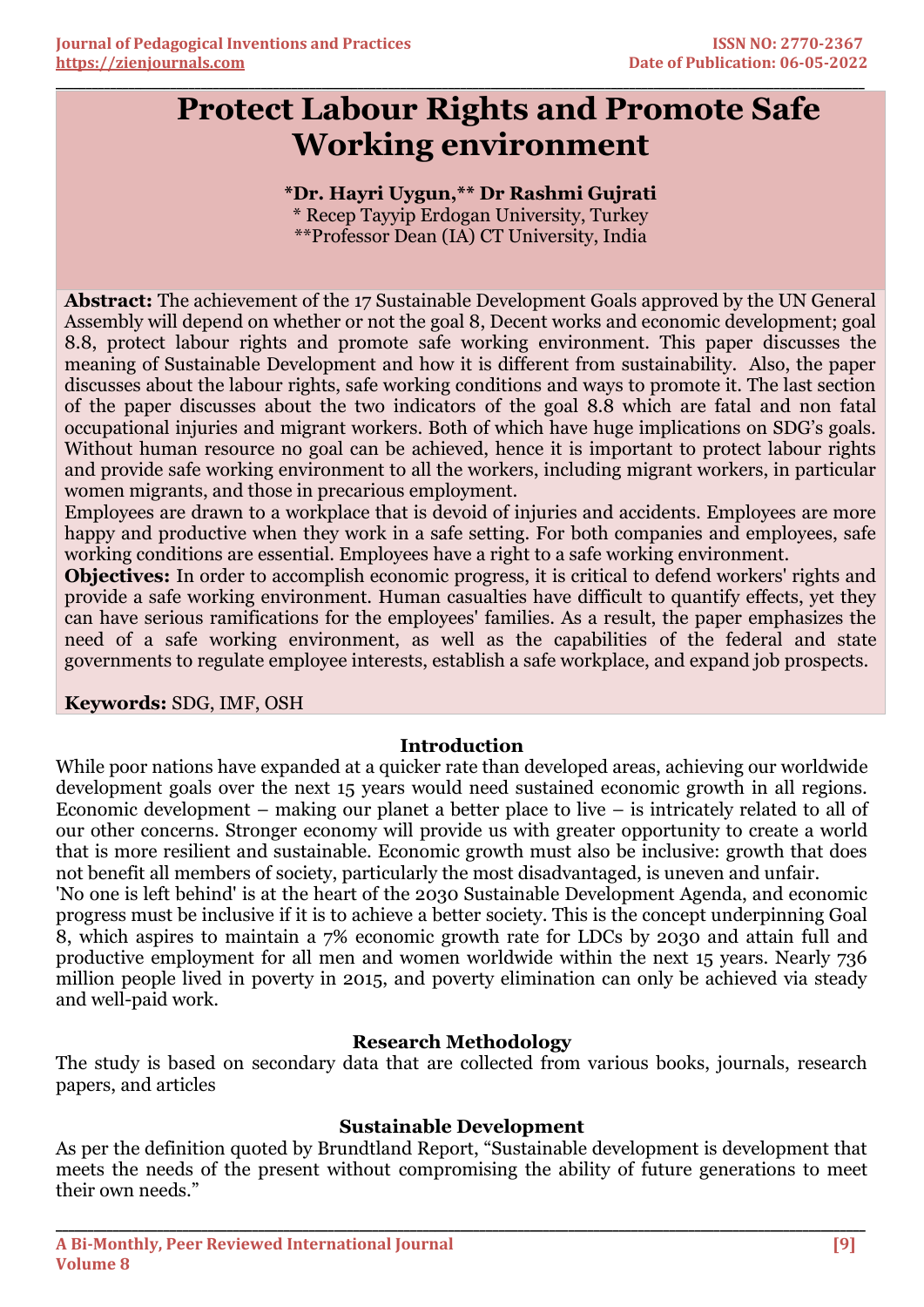**\_\_\_\_\_\_\_\_\_\_\_\_\_\_\_\_\_\_\_\_\_\_\_\_\_\_\_\_\_\_\_\_\_\_\_\_\_\_\_\_\_\_\_\_\_\_\_\_\_\_\_\_\_\_\_\_\_\_\_\_\_\_\_\_\_\_\_\_\_\_\_\_\_\_\_\_\_\_\_\_\_\_\_\_\_\_\_\_\_\_\_\_\_\_\_\_\_\_\_\_\_\_\_\_\_\_\_\_\_\_\_\_\_\_\_\_\_\_\_\_\_\_\_\_\_\_\_\_\_\_\_\_\_\_** The term Sustainable Development was first coined in the year 1987 by the Brundtland Commission Report to describe the ability of human beings to meet their present needs without compromising the possibility of existence for future generations. The idea of sustainable development was led by the United Nations. It includes dimensions of economics, social development, politics and environmental concerns, which are convolute.

Basically, sustainable development deals with the relationship between environment and human beings. Sustainability is a prototype for thinking about the future which has balanced societal, environmental and economic considerations in the aspiration of improved quality of life. For example: the availability of clean air, water, adequate food and shelter for the growing number of people on the planet.

Large amounts of green house gas is being emitted by automobiles, personal vehicles are responsible for it. Hence, transportation is one of the major areas of sustainable development in the industrialized world. The United States government has been seeking to lower these green house gas emissions. Increasing the cost to own an automobile, encouraging walking and public transportation can prove to be helpful.

The theories of sustainability depend on the idea of managing three types of capital:

- Social
- Natural, and
- Economic

## **Sustainability vs. Sustainable Development**

Sustainability and sustainable development are often used interchangeably. However, there are nuances of differentiation between them.

- Sustainability: It is a broader term. It describes managing the resources without depleting them for future generations. It is beyond environment sustainability, which includes the concerns regarding earth's natural resources. It includes social and economic sustainability in addition to environment sustainability, which includes meeting present needs without compromising future generations.
- Sustainable Development: it describes the process of improving quality of life and economic well being in the long run, without compromising the ability of the future generations to meet there own needs.

## **Sustainable Development Goals**

The Sustainable Development Goals (SDG's) were born at the United Nations Conference on Sustainable Development in Rio de Janeiro in 2012. The objective of SDG's was to produce a set of universal goals to meet the environmental, political and economic challenges facing our world.

The sustainable development goals basically mean defining the world we want. This applies to all nations, ensuring no one is left behind. United Nations has given a voice, by adopting the map of the world we want in 2030, in determining the future. The 17 goals of sustainable development are the agenda for 2030.

The youth of today, will be dominating the world tomorrow, has the chance to shape the world. To ensure no one is left behind, the United Nations and all its partners ensure that everyone has access to the SDG's goals and inclusive messages.

The countries have come together to prioritize the progress of those who are left behind. These goals have been designed to end the poverty, hunger, AIDS, and discrimination against women and girls. To achieve the sustainable development goals, technology, creativity, financial resources and knowhow from all the societies is necessary.

**\_\_\_\_\_\_\_\_\_\_\_\_\_\_\_\_\_\_\_\_\_\_\_\_\_\_\_\_\_\_\_\_\_\_\_\_\_\_\_\_\_\_\_\_\_\_\_\_\_\_\_\_\_\_\_\_\_\_\_\_\_\_\_\_\_\_\_\_\_\_\_\_\_\_\_\_\_\_\_\_\_\_\_\_\_\_\_\_\_\_\_\_\_\_\_\_\_\_\_\_\_\_\_\_\_\_\_\_\_\_\_\_\_\_\_\_\_\_\_\_\_\_\_\_\_\_\_\_**

The 17 sustainable development goals are as follows:

- 1. No Poverty
- 2. Zero Hunger
- 3. Quality Education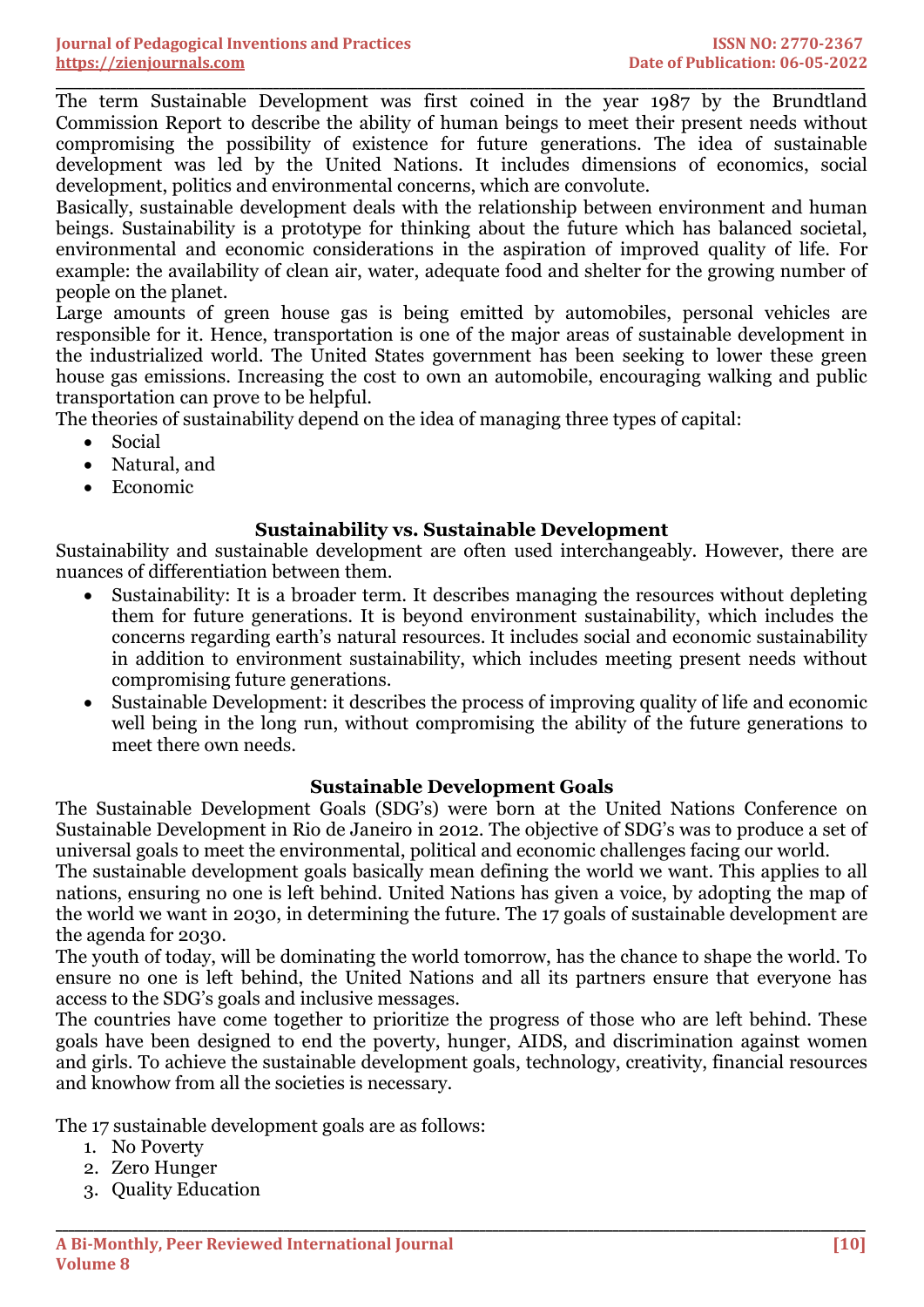- 4. Gender Equality
- 5. Clean Water and Sanitation
- 6. Affordable and Clean Energy
- 7. Decent Work and Economic Growth
- 8. Industry, Innovation and Infrastructure
- 9. Reduced Inequalities
- 10. Sustainable Cities and Communities
- 11. Responsible Consumption and Production
- 12. Climate Action
- 13. Life Below Water
- 14. Life on Land
- 15. Peace, Justice and Strong Institutions
- 16. Partnerships for the Goals

## **Goal 8: Decent Work and Economic Growth**

**\_\_\_\_\_\_\_\_\_\_\_\_\_\_\_\_\_\_\_\_\_\_\_\_\_\_\_\_\_\_\_\_\_\_\_\_\_\_\_\_\_\_\_\_\_\_\_\_\_\_\_\_\_\_\_\_\_\_\_\_\_\_\_\_\_\_\_\_\_\_\_\_\_\_\_\_\_\_\_\_\_\_\_\_\_\_\_\_\_\_\_\_\_\_\_\_\_\_\_\_\_\_\_\_\_\_\_\_\_\_\_\_\_\_\_\_\_\_\_\_\_\_\_\_\_\_\_\_\_\_\_\_\_\_**

Economic growth is required to be a positive force for all the nations. Hence, financial progress shall create decent and fulfilling jobs without harming the environment. Sustained economic growth can lead to creation of decent jobs, safe working environment, and lead to progress and improve living standards. The labour rights must be protected and modern slavery and child labour needs to be put to end once and for all. If the access to banking and financial services is widened, everybody can reap the benefits of entrepreneurship and innovation.

Job losses are escalating, as COVID 19 has jeopardized the global economy. The International Monetary Fund (IMF) predicts a global recession worse than 2009. Nearly half of the global workforce is at high risk of losing the jobs, as estimated by the International Labor Organization. The per capita incomes were likely to decline in 2020 even before the outbreak of COVID 19, as one in every five countries is living in poverty. The economic and financial shocks associated with COVID -19, such as, financial market vitality, industrial production, rising insecurities and falling commodity are aggravating the risks.

#### **Goal Targets**

- Sustain per capita economic growth in accordance with national circumstances and, in particular, at least 7 per cent gross domestic product growth per annum in the least developed countries.
- Achieve higher levels of economic productivity through diversification, technological upgrading and innovation, including through a focus on high- value added and labour – intensive sectors.
- Promote development oriented policies that support productive activities, decent job creation, entrepreneurship, creativity and innovation, and encourage the formulization and growth of micro, small and medium sized enterprises, including through access to financial services.
- Improve progressively, through 2030, global resource efficiency in consumption and production and endeavor to decouple economic growth from environmental degradation, in accordance with the 10 year framework of programme on sustainable consumption and production, with developed countries taking the lead.
- By 2030, achieve full and productive employment and decent work for all women and men, including for young people and persons with disabilities, and equal pay for work of equal value.
- By 2020, substantially reduce the proportion of youth not in employment, education or training.
- Take immediate and effective measures to eradicate forced labour, end modern slavery and human trafficking and secure the prohibition and elimination of the worst forms of child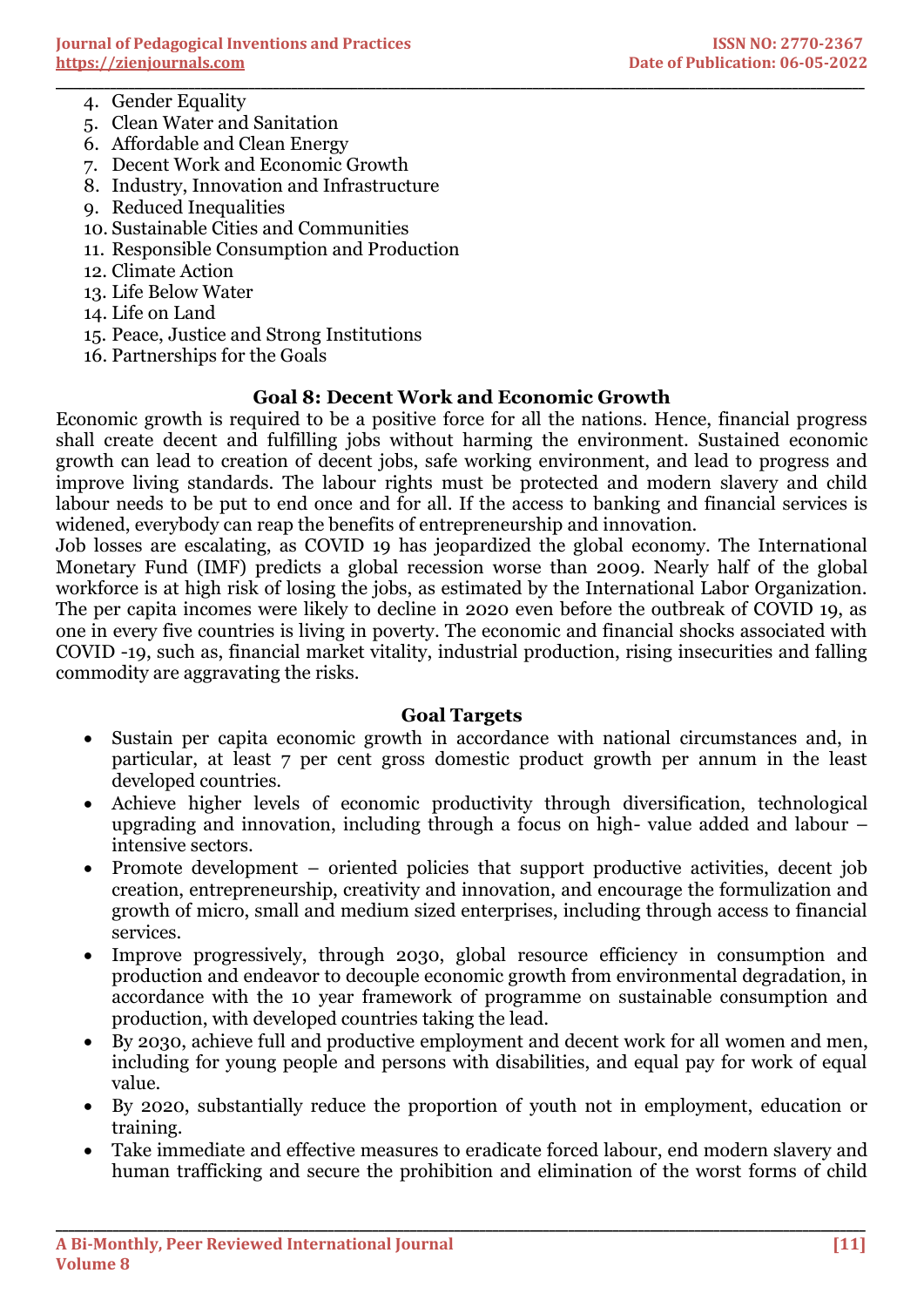**\_\_\_\_\_\_\_\_\_\_\_\_\_\_\_\_\_\_\_\_\_\_\_\_\_\_\_\_\_\_\_\_\_\_\_\_\_\_\_\_\_\_\_\_\_\_\_\_\_\_\_\_\_\_\_\_\_\_\_\_\_\_\_\_\_\_\_\_\_\_\_\_\_\_\_\_\_\_\_\_\_\_\_\_\_\_\_\_\_\_\_\_\_\_\_\_\_\_\_\_\_\_\_\_\_\_\_\_\_\_\_\_\_\_\_\_\_\_\_\_\_\_\_\_\_\_\_\_\_\_\_\_\_\_** labour, including recruitment and use of child soldiers, and by 2025 end child labour in all its forms.

- Protect labour rights and promote safe and secure working environments for all workers, including migrant workers, in particular women migrants, and those in precarious employment.
- By 2030, devise and implement policies to promote sustainable tourism that creates jobs and promotes local culture and products.
- Strengthen the capacity of domestic financial institutions to encourage and expand access to banking, insurance and financial services for all.
- Increase aid for trade support for developing countries, in particular least developed countries, including through the enhanced integrated framework for trade – related technical assistance to least developed countries.
- By 2020, develop and operationalize a global strategy for youth employment and implement the Global Jobs Pact of the International Labour Organization.

## **Labour Rights**

As per the Indian Constitution, the Central as well as State governments have the power to protect and regulate the employees interests, also to create a safe working environment and increase employment opportunities. Over the years, India has had a number of laws governing labour and employment. These laws have provided a lot of protection to the employees. Although, compliance of such laws have been made very difficult for the businesses. Different legislations such as Factories Act 1948, Shops and establishment acts of the relevant states, and Industrial Disputes Act 1947 have been ratified depending on the number of employees, nature of work, location, type of industry, remuneration, etc.

In 2020/2021, over 29 central laws and corresponding state laws have been subsumed into four major labour codes, by Indian Government, so as to restructure and modernize the current regime. Government of India now has four major labour codes:

• The Code on Wages, 2019: This law has changed the definition of "employee" from the extant definition as contained under the Minimum Wages Act, 1948. Under this act, irrespective of organized or unorganized sector, the wage code is extended to all the establishments.

Wages under this act encompasses

- i. Basic pay
- ii. Dearness allowance
- iii. Retaining allowance
- The Industrial Relations Code, 2020: A "sole negotiating union" has been introduced by the IR Code, in establishment where there is more than one trade union. Such unions are required to have 51% or more workers as members. The act provides the workers security of employment after being laid off.
- The Occupational Safety and Working Conditions Code, 2020: Duties of employers with respect to the employees and their workspace are described by the OSH Code. The number of minimum contract labour has been modified from 20 to 50 for the code to apply.
- Code on Social Security, 2020: To amend the laws relating to social security, the social security code has been enacted. Extending social security to all the workers and employees is the ultimate goal of the social security code.

## **Safe Working Environment**

Employees are attracted by a work environment which is free from injuries and accidents. Safe working environment makes employees more satisfied and productive. Having a safe working environment is the right of every employee. Safe working conditions are indispensible for both employers and employees alike. It is right of employees to have safe working environment.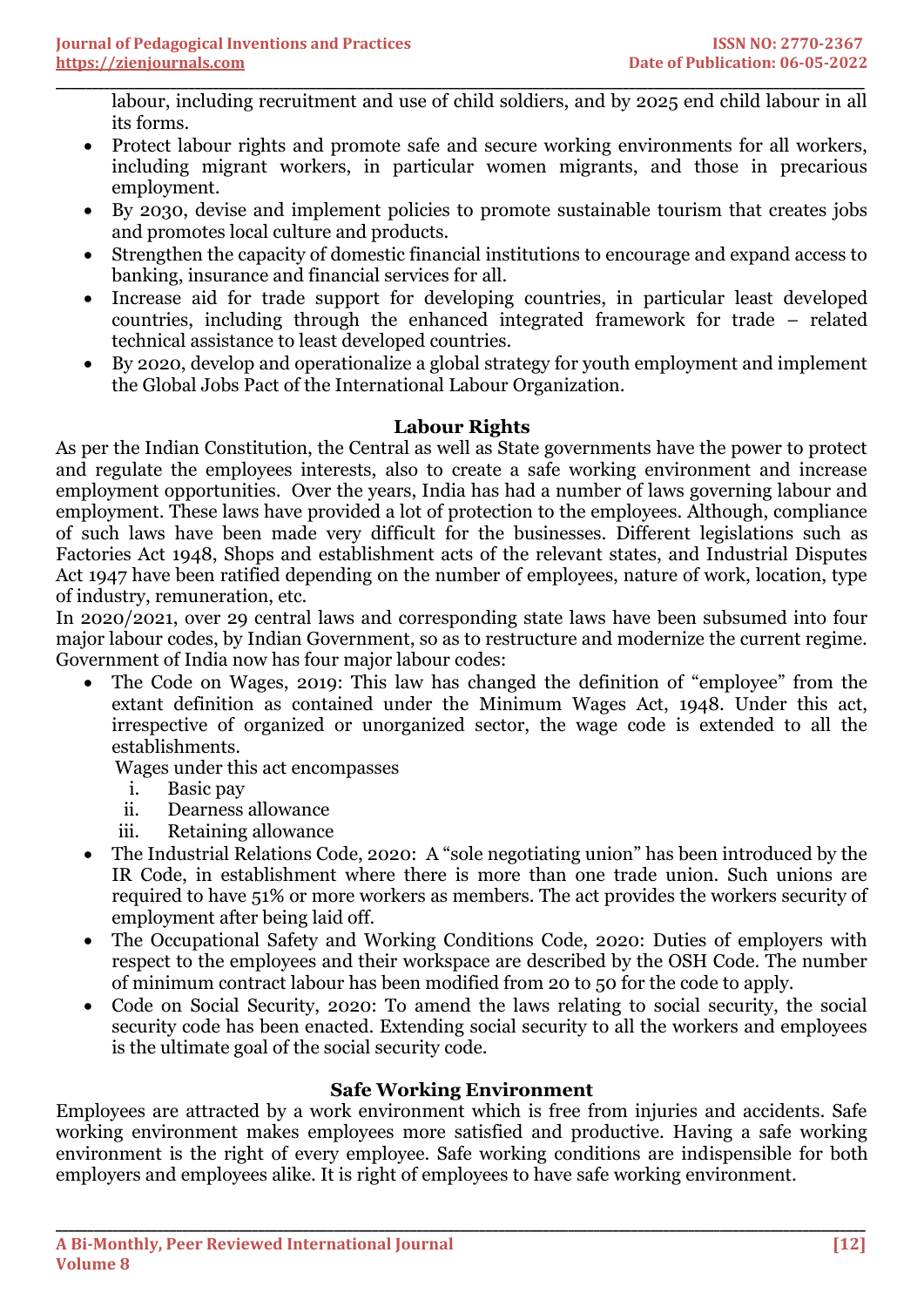**\_\_\_\_\_\_\_\_\_\_\_\_\_\_\_\_\_\_\_\_\_\_\_\_\_\_\_\_\_\_\_\_\_\_\_\_\_\_\_\_\_\_\_\_\_\_\_\_\_\_\_\_\_\_\_\_\_\_\_\_\_\_\_\_\_\_\_\_\_\_\_\_\_\_\_\_\_\_\_\_\_\_\_\_\_\_\_\_\_\_\_\_\_\_\_\_\_\_\_\_\_\_\_\_\_\_\_\_\_\_\_\_\_\_\_\_\_\_\_\_\_\_\_\_\_\_\_\_\_\_\_\_\_\_** Working environment is determined by various factors like health, safety, security and working hours. A poor working environment can put employee's safety at risk and can damage their health. The employer is held responsible legally for ensuring safe working conditions. Safe working conditions are pervasive for all companies, whether big or small. Well- implemented safety measures keep employees safe and also protect industrial equipment.

In 1993, the Workplace Health, Safety and Welfare Regulations became law. The law lays down certain minimum standards to be followed in or near workplaces. Workplaces must suit all those working in them, including workers with disabilities. Workers have the right to have a safe and healthy workplace which is suitable for all those working there. This means that it is the responsibility and duty of the employer to look at issues such as space, lighting, sitting space, cleanliness, adequate toilets, ventilation, washing and changing facilities.

Activities and working practices that seem harmless can lead to serious illness.

## **What is the need for Safety in the Workplace?**

Effects of human casualties is not possible to measure but can have critical consequences for the families of the employees. Hence, workplace safety is of utmost importance. They are necessary for the safety and well being of the employees as well as employers. The assurance that the employees and their families have, knowing that they will return safely from work, is more consequential than anything else. Substance abuse, unsafe working conditions, workplace violence and environmental hazards can be some safety and health risks in workplace.

To avoid such risks, employers should take strategic measures that ensure safety of workers. To increase the productivity of the workers and improve the quality of goods and services, the employers should understand the desired aspects of their employees in terms of safety and protection.

## **How to promote a safe working environment**

Any firm should never take workplace safety casually. It makes no difference if you have 1,000 or ten employees. Any company, regardless of size, must plan ahead of time for safety requirements, measures, and more thorough alternatives for their employees. Preventative actions against workplace accidents and/or deaths are critical for establishing a healthy and safe work environment.

• Proper Uniforms

Construction, home remodeling, the packing and shipping companies, firefighters, and other industries that demand extremely protective helmets and clothing all rely on this foundation. In some areas of the working site, construction workers must wear hard helmets at all times. Firefighters must wear the most up-to-date fire-retardant gear, as well as strong helmets. When working in a laboratory, chemists must wear safety eyewear.

From the time the first employee logs in to the last, putting up signs to stress the subject and training supervisors to remain on top of uniform requirements should be ongoing.

• Promote Health Codes

When you walk into a restaurant bathroom, there's a sign next to the sink stating that all staff must wash their hands before leaving. On many levels, having little signs in places like the washroom, kitchen, and other high-traffic areas is critical. The most crucial are health code standards, cleaning education, and encouraging personnel to take all required steps to make the area safe for the next person.

• Proofing the Building

This falls under the topic of having the building evaluated on a regular basis for minor changes such as stairways and outdoor paths. Little things like placing ribbed, rubber cushioning to the ends of stairwell stairs, de-icing the sidewalks leading up to the office, mats to stamp out slick footing, and other useful precautions may offer your employees piece of mind that their safety is being taken care of to the best of their ability.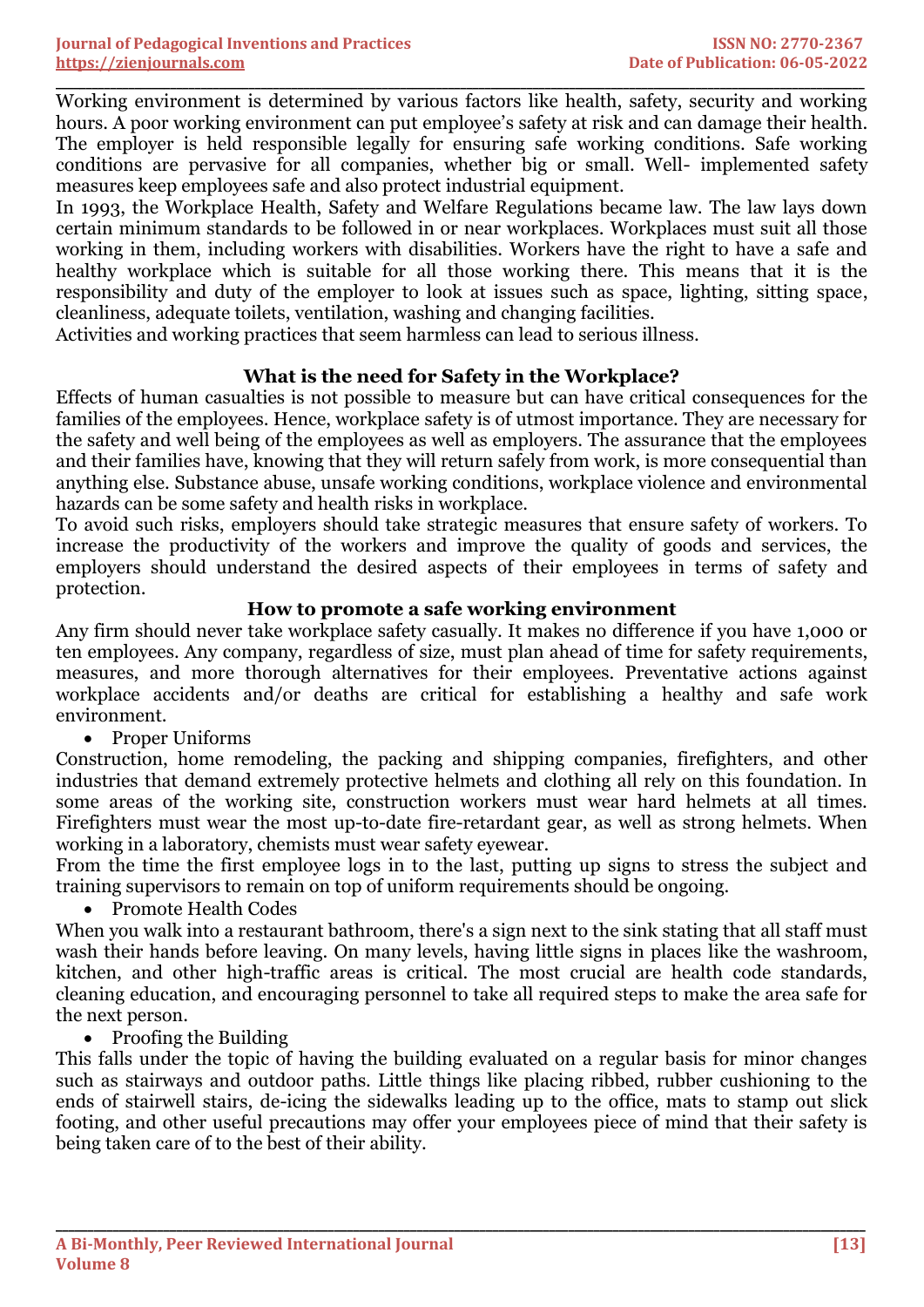#### **\_\_\_\_\_\_\_\_\_\_\_\_\_\_\_\_\_\_\_\_\_\_\_\_\_\_\_\_\_\_\_\_\_\_\_\_\_\_\_\_\_\_\_\_\_\_\_\_\_\_\_\_\_\_\_\_\_\_\_\_\_\_\_\_\_\_\_\_\_\_\_\_\_\_\_\_\_\_\_\_\_\_\_\_\_\_\_\_\_\_\_\_\_\_\_\_\_\_\_\_\_\_\_\_\_\_\_\_\_\_\_\_\_\_\_\_\_\_\_\_\_\_\_\_\_\_\_\_\_\_\_\_\_\_ Target 8.8**

"Protect labour rights and promote safe and secure working conditions for all employees, especially migrant workers, particularly women migrants, and those in insecure employments," reads the entire title of Target 8.8.

Protect labour rights and promote safe and secure working conditions for all employees, especially migrant workers, particularly women migrants, and those in insecure jobs.

## **8.8.1 Fatal and Non- Fatal Occupational Injuries per 1, 00,000 workers, by sex and migrant status.**

During the reference period, this indicator provides information on the number of fatal and nonfatal occupational injuries per 100,000 employees in the reference group. It is a measure of each worker in the reference group's personal chance or risk of suffering a fatal or non-fatal occupational accident.

The incidence rate of occupational injuries is defined as the number of occupational injuries per a certain number of employees in the reference group.

Occupational accident: an unanticipated and unplanned event, including acts of violence, that occurs as a result of or in connection with employment and causes physical harm, sickness, or death to one or more workers. Occupational accidents are defined as travel, transportation, or road traffic accidents in which workers are hurt as a result of or in the course of their employment; that is, while engaged in an economic activity, at work, or doing the employer's business.

Occupational injury: any physical harm, sickness, or death caused by a workplace accident. An occupational injury is distinct from an occupational illness, which develops over time as a result of repeated exposure to risk factors associated with the job activity. Diseases are only mentioned in this category if they were caused directly by an accident. A workplace injury can be deadly or nonfatal (non-fatal accidents may result in lost work days).

Fatal occupational injury: a work-related injury that results in mortality within a year after the work-related accident.

Case of occupational injury: When a single worker sustains one or more occupational injuries as a result of a single workplace mishap.

Workers in the reference group: The average number of employees in the particular group under examination who are covered by the source of occupational injury statistics is referred to as the reference group.

## **8.8.2 Number of Migrant Workers**

In nations already touched and those where the pandemic is growing, migrants – particularly those in lower-wage positions – may be more affected by and prone to the spread of COVID-19, but migrants also play a vital role in the response to COVID-19 by working in crucial sectors. Emigrants from the 20 nations with the largest number of COVID-19 cases made up 35% of the overall international migrant stock as of 15 July 2021, and they sent an estimated 36% of all remittances to their home countries in 2020. In 14 of the 20 nations with the greatest number of COVID-19 cases, immigrants made up at least 3.7 percent of the population, and in nine of them, they made up more than 8%. International migrants are overrepresented in these nations as compared to the worldwide percentage of international migrants, which accounts for 3.6 percent of the overall population.

The mobility of migrants and the function of humanitarian groups are both impacted by increased border controls. Between 11 March 2020, when COVID-19 was designated a pandemic by the WHO, and 12 July 2021, 109,956 movement restrictions were imposed all across the world. Simultaneously, 980 exceptions to these limits have been provided by 201 nations, territories, or zones, allowing for more movement. Estimates based on a zero-growth assumption in the number of migrants between 1 March and 1 July 2020 show a global decline of roughly 2 million international migrants between mid-2019 and mid-2020, compared to the previously predicted estimate. The first half of 2020 is predicted to be a historic low for migration to OECD nations, as measured by new permits issued. A decrease in migrant inflows might have demographic consequences for nations that rely on migration to increase their populations. According to projections for 2020, Germany's population will not rise for the first time in a decade due to a